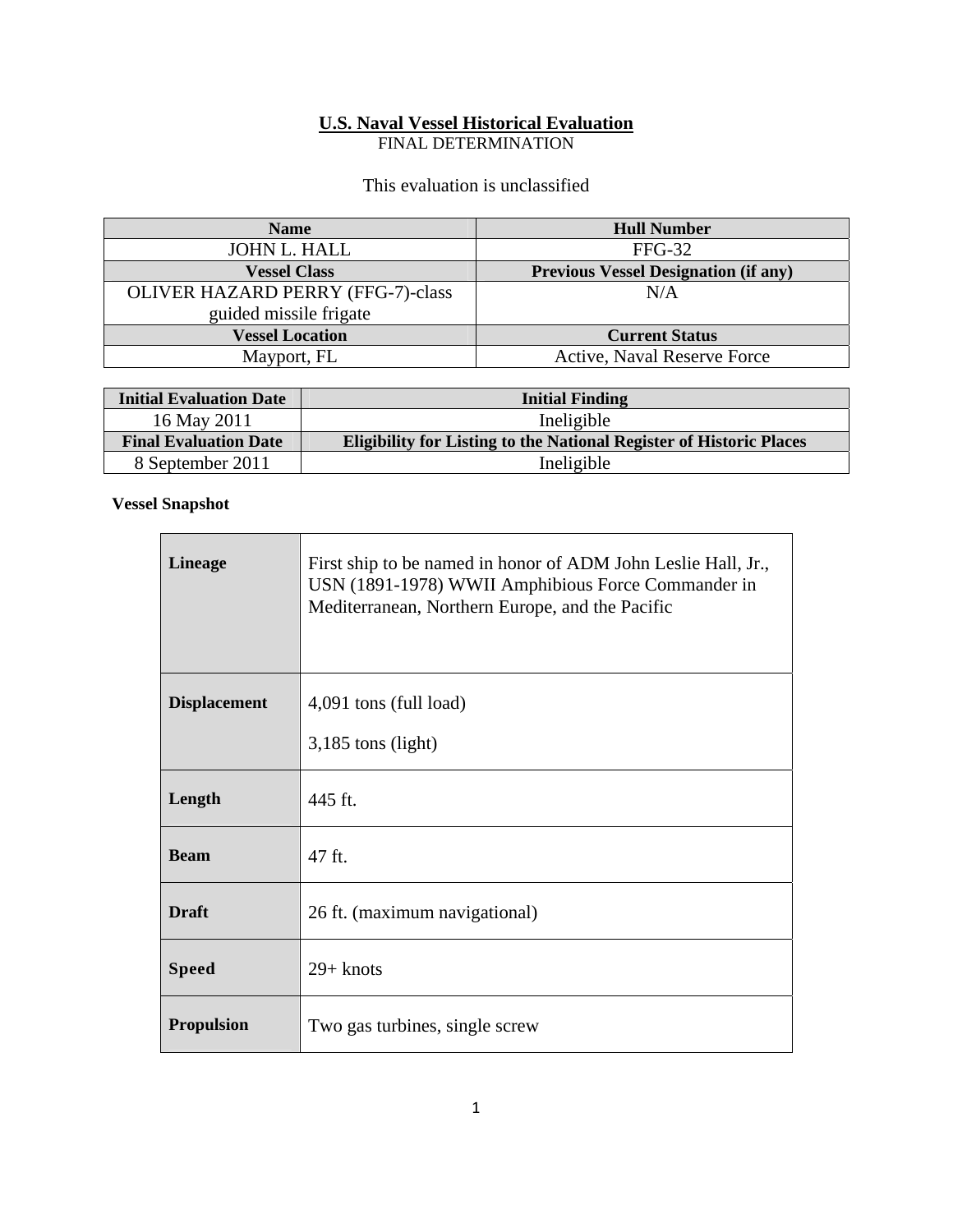| <b>Armament</b>       | One 76-millimeter/62 caliber gun, one Close-in Weapons<br>System (CIWS), six ASW torpedo tubes, two Light Airborne<br>Multi-Purpose System (LAMPS) helicopters, four .50-caliber<br>machine guns, one missile launcher (HARPOON,<br>STANDARD) |
|-----------------------|-----------------------------------------------------------------------------------------------------------------------------------------------------------------------------------------------------------------------------------------------|
| <b>Laid Down</b>      | 5 January 1981                                                                                                                                                                                                                                |
| <b>Launched</b>       | 24 July 1981                                                                                                                                                                                                                                  |
| <b>Built By</b>       | Bath Iron Works Corp., Bath, ME                                                                                                                                                                                                               |
| <b>Sponsor</b>        | Ms. Susan H. Godson, niece of the late ADM Hall                                                                                                                                                                                               |
| <b>Delivered</b>      | 18 June 1982                                                                                                                                                                                                                                  |
| <b>Commissioned</b>   | 26 June 1982                                                                                                                                                                                                                                  |
| <b>Inactivated</b>    | Scheduled for December 2011 – March 2012                                                                                                                                                                                                      |
| <b>Decommissioned</b> | Scheduled for 11 March 2012                                                                                                                                                                                                                   |
| <b>Stricken</b>       | Scheduled for 11 March 2012                                                                                                                                                                                                                   |

# **Vessel History**

| <b>Deployments</b> | Independent operations in the Persian Gulf, 1984; responded to crisis of<br>American Embassy bombing in Beirut, 1984; 1985-1987, Caribbean,<br>Central, and South American operations. Mediterranean deployment, 1989-<br>1990. Operation Desert Shield, 1990. During 1990s-2003, deployed in<br>Southern Command's counter drug activities.                             |
|--------------------|--------------------------------------------------------------------------------------------------------------------------------------------------------------------------------------------------------------------------------------------------------------------------------------------------------------------------------------------------------------------------|
| <b>Awards</b>      | Five Meritorious Unit Commendations (four individual and one as a unit of<br>the DWIGHT D. EISENHOWER Battle Group), 1 Chief of Naval Operations<br>Letter of Commendation, 1 Coast Guard Unit Commendation (as part of<br>Winter Law Enforcement Operations), 2 Armed Forces Service Medals, 1<br>Humanitarian Service Medal (CBC Gulfport 20 NCR), 2 Joint Meritorious |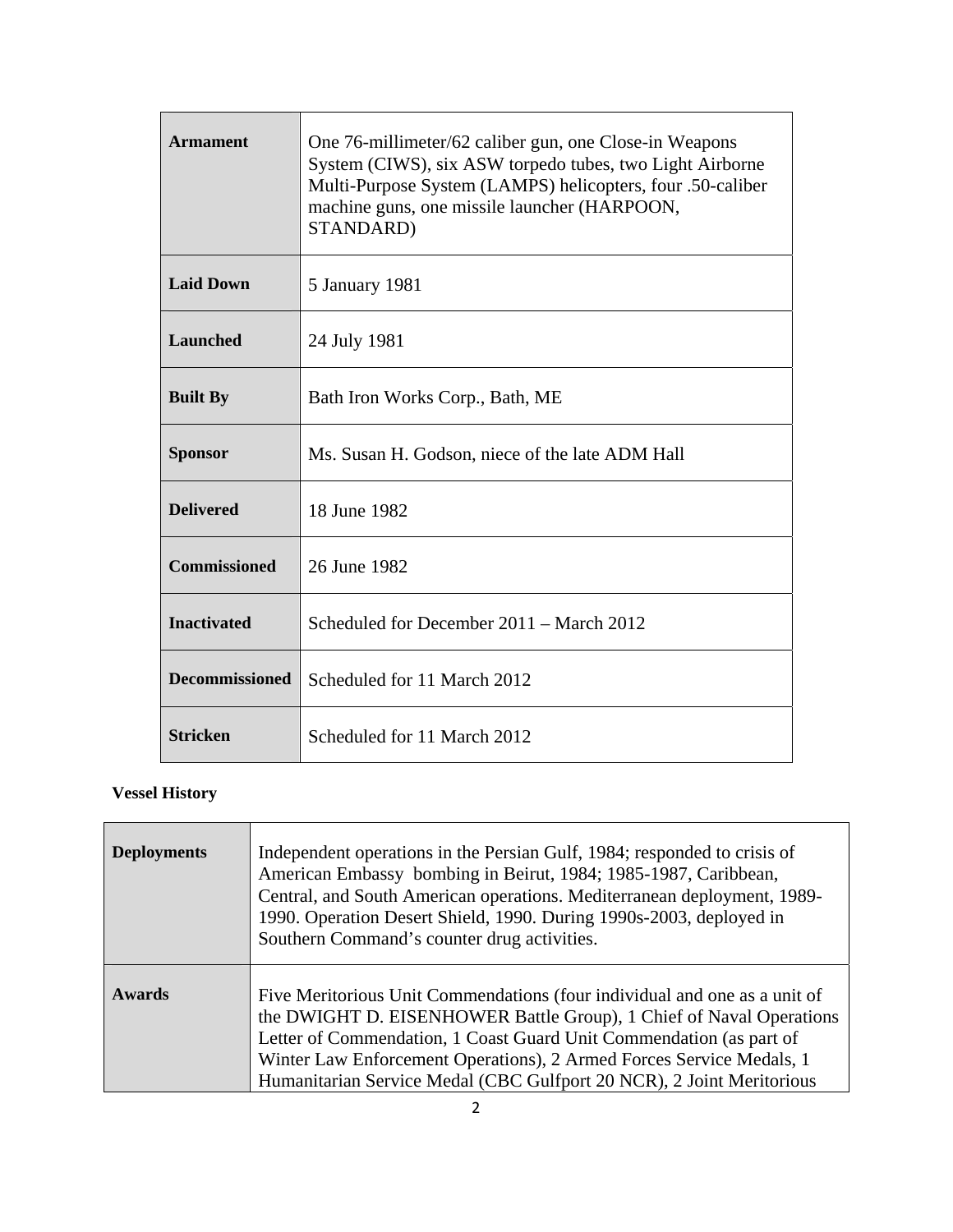|                                    | Unit Awards, 2 Navy E Ribbons, 1 Southwest Asia Service Medal, 1<br>Secretary of the Navy Letter of Commendation (as an element of Task Group<br>84.12), and 1 Coast Guard SOS Ribbon.                |
|------------------------------------|-------------------------------------------------------------------------------------------------------------------------------------------------------------------------------------------------------|
| <b>Noteworthy</b><br><b>Events</b> | Circumnavigated South America during the joint U.S.-South American<br>exercise UNITAS XXVII (1986). Seized or assisted in the seizure of more<br>than 16,000 pounds of illegal drugs (prior to 2003). |
| DANFS* Entry                       | In early stages of preparation given that the ship was commissioned<br>subsequent to published DANFS Volume III (G-K)                                                                                 |

\**Dictionary of American Naval Fighting Ships*

## **Criteria Evaluation1**

| i.                                             | Was the vessel awarded an individual      |                |
|------------------------------------------------|-------------------------------------------|----------------|
|                                                | <b>Presidential Unit Citation?</b>        | N <sub>0</sub> |
|                                                | ii. Did an individual act of heroism take |                |
|                                                | place aboard the vessel such that an      | N <sub>0</sub> |
|                                                | individual was subsequently awarded       |                |
|                                                | the Medal of Honor or the Navy Cross?     |                |
|                                                | iii. Was a President of the United States | N <sub>0</sub> |
|                                                | assigned to the vessel during his or her  |                |
|                                                | naval service?                            |                |
|                                                | iv. Was the vessel was the first to       | N <sub>o</sub> |
|                                                | incorporate engineering, weapons          |                |
|                                                | systems, or other upgrades that           |                |
|                                                | represent a revolutionary change in       |                |
|                                                | naval design or warfighting capabilities? |                |
|                                                | v. Did some other historic or socially    | N <sub>0</sub> |
|                                                | significant event occur on board the      |                |
|                                                | vessel?                                   |                |
| <b>Historic Evaluation Conclusion</b>          |                                           | Ineligible     |
| Assessment of integrity of (as appropriate)    |                                           | Not applicable |
| design, materials, workmanship, feeling and/or |                                           |                |
| association (only for vessels determined to be |                                           |                |
| eligible)                                      |                                           |                |

| <b>Sources</b> | Naval Vessel Register 7 March 2011 |
|----------------|------------------------------------|
|                | www.navsource.org                  |
|                | www.history.navy.mil               |

 1 Evaluation conducted using triggers established for naval vessels in *Program Comment for the Department of Navy for the Disposition of Historic Vessels*, issued by the Advisory Council for Historic Preservation on 15 March 2010.